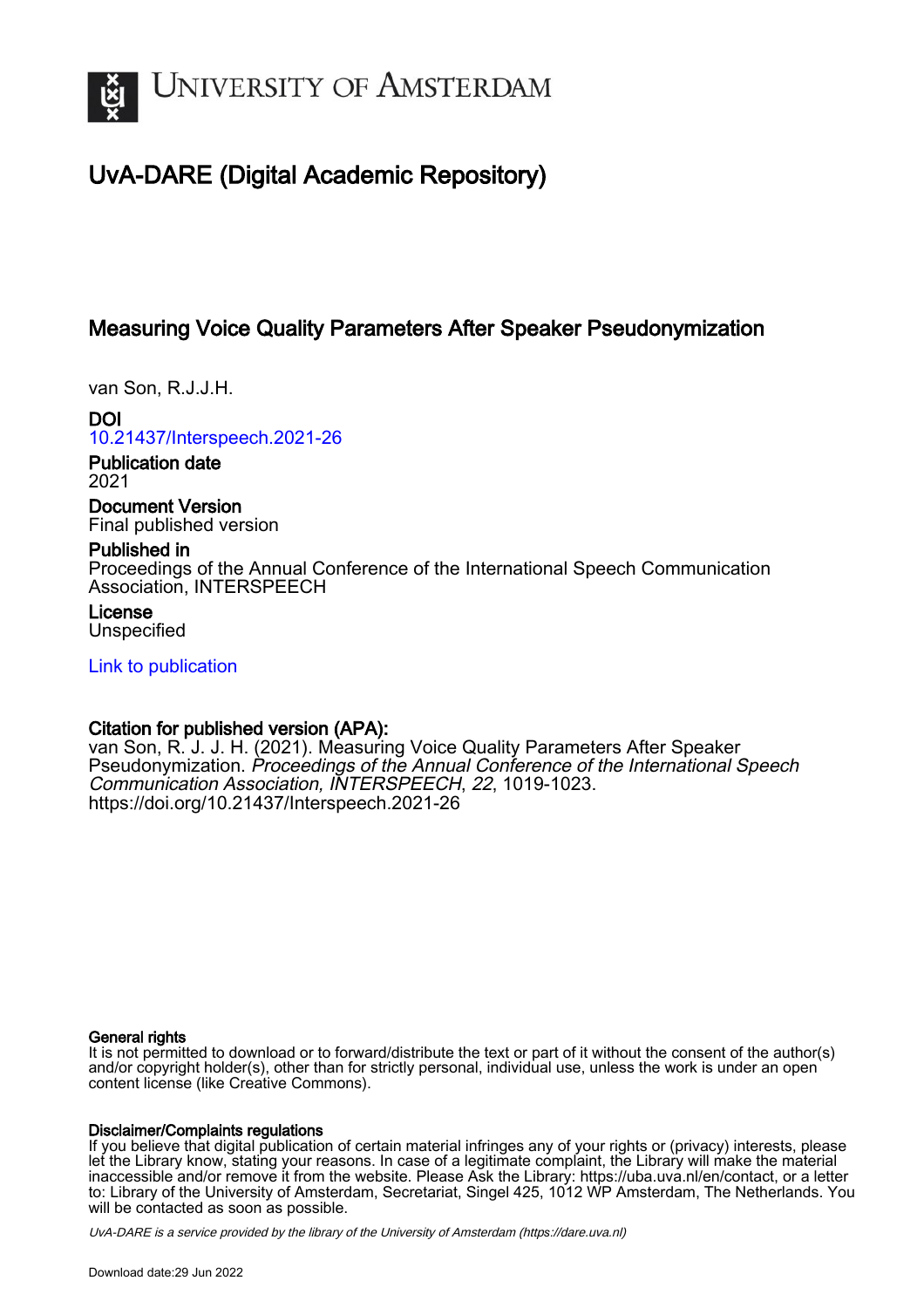

# Measuring Voice Quality Parameters after Speaker Pseudonymization

*Rob J. J. H. van Son*<sup>1</sup>,<sup>2</sup>

<sup>1</sup>Netherlands Cancer Institute, Amsterdam, The Netherlands <sup>2</sup> ACLC, University of Amsterdam, The Netherlands

r.v.son@nki.nl

### Abstract

Collecting and sharing speech resources is important for progress in speech science and technology. Often, speech resources cannot be shared because of concerns over the privacy of the speakers, e.g., minors or people with medical conditions. Current technologies for pseudonymizing speech have only been tested on "standard" speech for which pseudonymization methods are evaluated on speaker identification risk, intelligibility, and naturalness. For many applications, the important characteristics are para-linguistic aspects of the speech, e.g., voice quality, emotion, or disease progression. Little information is available about the extent to which speaker pseudonymization methods preserve such paralinguistic information. The current study investigates how well voice quality parameters are preserved by an example speech pseudonymization application. Correlations prove to be high between original and pseudonymized recordings for seven acoustic parameters and a composite measure of dysphonia, the *AVQI*. Root mean square errors for these parameters were reasonably small. A linear mixed effect model shows a link between the difference between source and target speaker and the size of the absolute difference in the *AVQI*. It is argued that new measures of quality are needed for pseudonymized non-standard speech before wide-spread application of pseudonymized speech can be considered in research and clinical practise.

Index Terms: voice privacy, speaker pseudonymization, voice quality, paralinguistics

### 1. Introduction

Collecting and sharing speech resources is important for progress in speech science and technology. A lot of progress in speech technology has been made possible by the availability of large speech corpora in combination with advanced statistical techniques [1, 2]. However, speech recordings also carry a privacy risks. This is especially true when the speakers have medical conditions, are minors, or the subject matter is sensitive. But these are also groups that might benefit from improvements in speech technology tailored to their needs. The privacy risks resulting from sharing speech recordings would be mitigated if the probability of speaker (re-)identification could be reduced while retaining useful linguistic and para-linguistic features. Successful de-identification of speech would shift the risk-benefit balance for sharing speech corpora towards more sharing.

De-identification of speech will always be a trade-off between risk of re-identification and usefulness. In general, pseudonymization is more realistic than attempting true anonymization. This trade-off suggests an approach to pseudonymization that is adjustable in the level of information removed from the speech while still preserving relevant features well enough to make the result useful. The goal is to develop a method in which the transformation of the speech can be tailored to the risk profile and features needed (c.f., [3]).

The *VoicePrivacy 2020* challenge [4] has been organized to stimulate development of pseudonymization and anonymization methods useful for speech technology deployment, balancing the risk of re-identification and speech quality. The first *VoicePrivacy 2020* challenge was directed at "normal" speech. However, research into paralinguistics, disordered and pathological speech, and the deployment of, e.g., cloud-based diagnostics on speech, would all benefit from being able to use pseudonymized speech to alleviate privacy risks. Non-standard speech has peculiarities that can make de-identification more or less difficult, depending on the task. In non-standard speech, every speaker has her or his own individual deviations from standard speech. These deviations are important for the task at hand, e.g., diagnosing pathologies, but are also powerful features to re-identify the speaker. However, these peculiarities can be inherently transient, or changing over time, making re-identifying speakers over time difficult even without pseudonymization. Non-standard speech can also be a challenge for automatic speech recognition or measures of naturalness.

These particulars of non-standard speech complicate the evaluation of pseudonymization methods on re-identification risk, intelligibility, or speech degradation. This is not always a problem as for many tasks, intelligibility or naturalness are irrelevant. One such task is the automatic evaluation of voice quality in speakers with larynx pathologies.

The current study makes a first step in the direction of evaluating the use of pseudonymization in research of paralinguistic phenomenons by investigating to what extent voice quality can be measured in pseudonymized speech using an algorithm that has been entered in the *VoicePrivacy 2020* challenge [5, 6, 7]. The algorithm performed reasonably on anonymization and WER in the *VoicePrivacy 2020* challenge and good on speech quality (entry  $I1$  in  $[6, 7]$ ). In this study the performance of a range of voice quality parameters are compared between original speech and pseudonymized speech.

The questions addressed in the current study are:

- 1. Can original acoustic voice parameter values be determined from pseudonymized speech?
- 2. What is the error in these values when determined from pseudonymized speech?
- 3. Can the size of the error be predicted from the extent of the anonymization?

### 2. Methods

### 2.1. Speech recordings

Speech recordings from 43 patients (9F/34M) who had been treated for small laryngeal tumors with laser surgery or radiation therapy were obtained for analysis. Speech had been rou-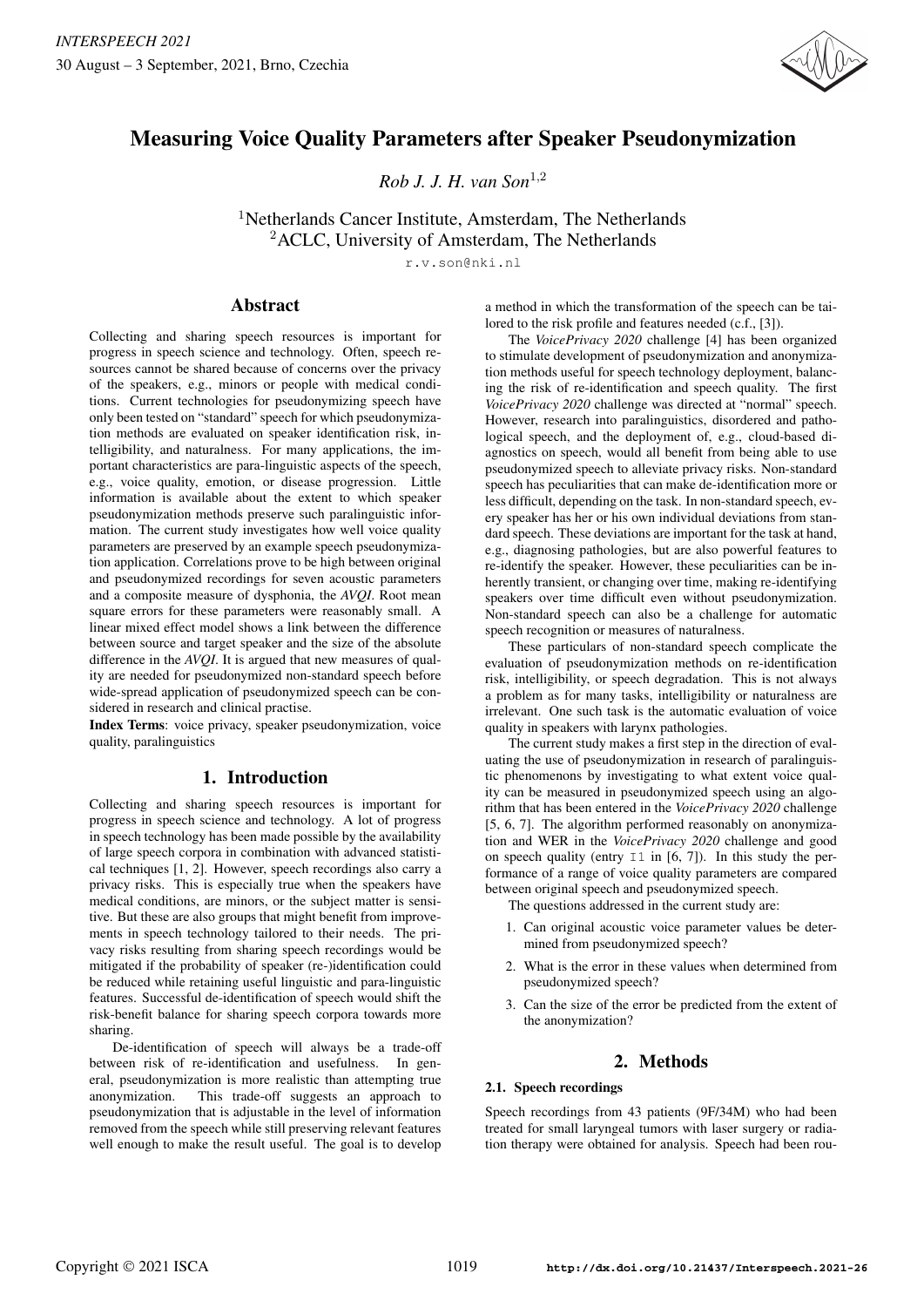Table 1: *Average values (sd) of all parameters (Original) and pairwise differences with the Original recordings after pseudonymization (*P500*,* P550*,* P600*). Pseudonymization targets* P500*:* φ*=500 Hz, F*0*=120 Hz;* P550*:* φ*=550 Hz, F*0*=150 Hz;* P600*:* φ*=600 Hz, F*0*=180 Hz; RMSE: Range of root mean square errors for (*P500*,* P550*,* P600*) compared to linear model from fit to* Original ∼ P seudo. *(see Figure 2); \*: p*< *0.001 pair-wise Student t-test against value for* Original*. See text.*

|                  | <b>AVQI</b>     |         | CPPs            |         | <b>HNR</b>      |         | Slope           |         |
|------------------|-----------------|---------|-----------------|---------|-----------------|---------|-----------------|---------|
| Original         | 4.469           | (1.714) | 10.887          | (3.132) | 14.108          | (4.431) | $-20.706$       | (3.748) |
| P <sub>500</sub> | $-0.054$        | (0.516) | $*0.400$        | (0.991) | $*$ -0.882      | (1.958) | $*0.656$        | (1.554) |
| P <sub>550</sub> | $-0.155$        | (0.526) | $*0.635$        | (0.887) | $-0.037$        | (1.964) | $*1.338$        | (1.305) |
| P <sub>600</sub> | $*$ -0.323      | (0.623) | $*0.810$        | (0.964) | 0.408           | (2.083) | $*1.847$        | (1.515) |
| <b>RMSE</b>      | $[0.51 - 0.61]$ |         | $[0.86 - 0.95]$ |         | $[1.93 - 2.07]$ |         | $[1.30 - 1.55]$ |         |
|                  |                 |         |                 |         |                 |         |                 |         |
|                  |                 |         |                 |         |                 |         |                 |         |
|                  | Tilt            |         | Jitter          |         |                 | Shimmer | <b>ShdB</b>     |         |
| Original         | $-10.646$       | (1.323) | 1.380           | (1.517) | 8.149           | (3.454) | 0.733           | (0.299) |
| P <sub>500</sub> | $*$ -0.463      | (0.607) | $*$ -0.440      | (0.905) | 0.185           | (2.298) | 0.019           | (0.197) |
| P <sub>550</sub> | $-0.083$        | (0.485) | $*$ -0.535      | (1.04)  | $-0.292$        | (1.950) | $-0.004$        | (0.159) |
| P <sub>600</sub> | $-0.106$        | (0.634) | $*$ -0.630      | (0.982) | $*$ -0.781      | (1.784) | $-0.049$        | (0.153) |

tinely recorded during consultations, both before treatment and during 12 month follow-up. From each recording session, 3 seconds from a sustained vowel, preferably /a/, and 4 seconds of running speech, mainly from a neutral story read aloud, were selected. When no sustained vowel of at least 3 seconds was available, several sustained vowel realizations were concatenated to obtain a sample of 3 seconds. In total, 101 recorded sessions were available for analysis from these speakers, 42 recorded before the start of treatment (1 per speaker, missing for 1 speaker) and 59 recorded during follow up (0-3 per speaker). The distribution of recordings over speakers is uneven due to technical and administrative omissions.

The neutral first formant,  $\phi$ , is a measure of the vocal tract length (VTL) [8] and is manipulated during pseudonymization together with F<sub>0</sub>. The average  $\phi$  for these speakers, calculated according to [5, 8, 9, 10] from all recorded sessions, is  $\phi = 549$  $(\pm 14)$  Hz and the mean F<sub>0</sub> = 142 ( $\pm 56$ ) Hz. Treatment for small laryngeal tumors is not expected to change the VTL, i.e.,  $\phi$ , but it must be noted that the pitch of these patients will have been affected before as well as after treatment.

Average values for vocally healthy speakers from the profiles in [10] are  $\phi = 561 (\pm 12)$  Hz and F<sub>0</sub> = 200 ( $\pm 21$ ) Hz for female speakers (N=116) and  $\phi$  = 534 ( $\pm$ 11) Hz and F<sub>0</sub> = 116  $(\pm 21)$  Hz for male speakers (N=107).

Table 2: *List of acoustic parameters tested. All are defined in [11] and can be calculated in* Praat *[12]. Note that* Jitter *is* not *part of the* AVQI*.*

| AVOI           | <b>Acoustic Voice Quality Index</b> |
|----------------|-------------------------------------|
| CPPs           | Smoothed Cepstral Peak Prominence   |
| <b>HNR</b>     | Mean Harmonics to Noise Ratio (dB)  |
| Slope          | Slope of LTAS (dB)                  |
| Tilt           | Tilt of trendline through LTAS (dB) |
| <b>Jitter</b>  | Jitter (% period perturbation)      |
| <b>Shimmer</b> | Shimmer (% amplitude perturbation)  |
| ShdR           | Shimmer (dB)                        |

#### 2.2. Voice quality parameters

Seven acoustic parameters related to voice quality and a composite measure of voice quality are used in this study (see Table 2). Overall voice quality is measured using the Acoustic



Figure 1: *Scatter plot and regression line of* AVQI *for* P600 *pseudonymized vs. original values. Diagonal dotted line: Ideal correlation. Horizontal and vertical dotted lines:* AVQI*=2.95 cutoff value between normal and dysphonic voice for Dutch. Spearman correlation coefficient R=0.934, p* < *0.001*

Voice Quality Index (*AVQI*) [11, 13, 14, 15]. The *AVQI* falls on a scale from 0-10 (lower is better) with *AVQI*=2.95 being the demarcation point between normal and dysphonic voice for Dutch [11, 13]. The *AVQI* (version 2.03 [16, 17]) is calculated from primary acoustic parameters as (1):

$$
AVQI = (3.295 - 0.111 \cdot CPPs - 0.073 \cdot HNR - 0.213 \cdot Shimmer + 2.789 \cdot ShdB - (1)
$$

$$
0.032 \cdot Slope + 0.077 \cdot Tilt) \cdot 2.208 + 1.797
$$

This differs slightly from the formula derived in [11, 15]. Acoustic parameters are determined on the voiced parts of the concatenation of 3 seconds of recorded sustained vowel, preferably /a/, and 4 seconds of recorded running speech according to [11]. All values were extracted from the *AVQI Praat* script version 2.03 [15, 16, 17], with *AVQI* values truncated between 0- 10. No-voice conditions with undefined parameter values were scored as *AVQI*=10.

Of the 101 original speech samples, 81 (80%) are dysphonic (*AVQI*≥2.95), 38/42 recorded before treatment (90%) and 43/59 after treatment (73%).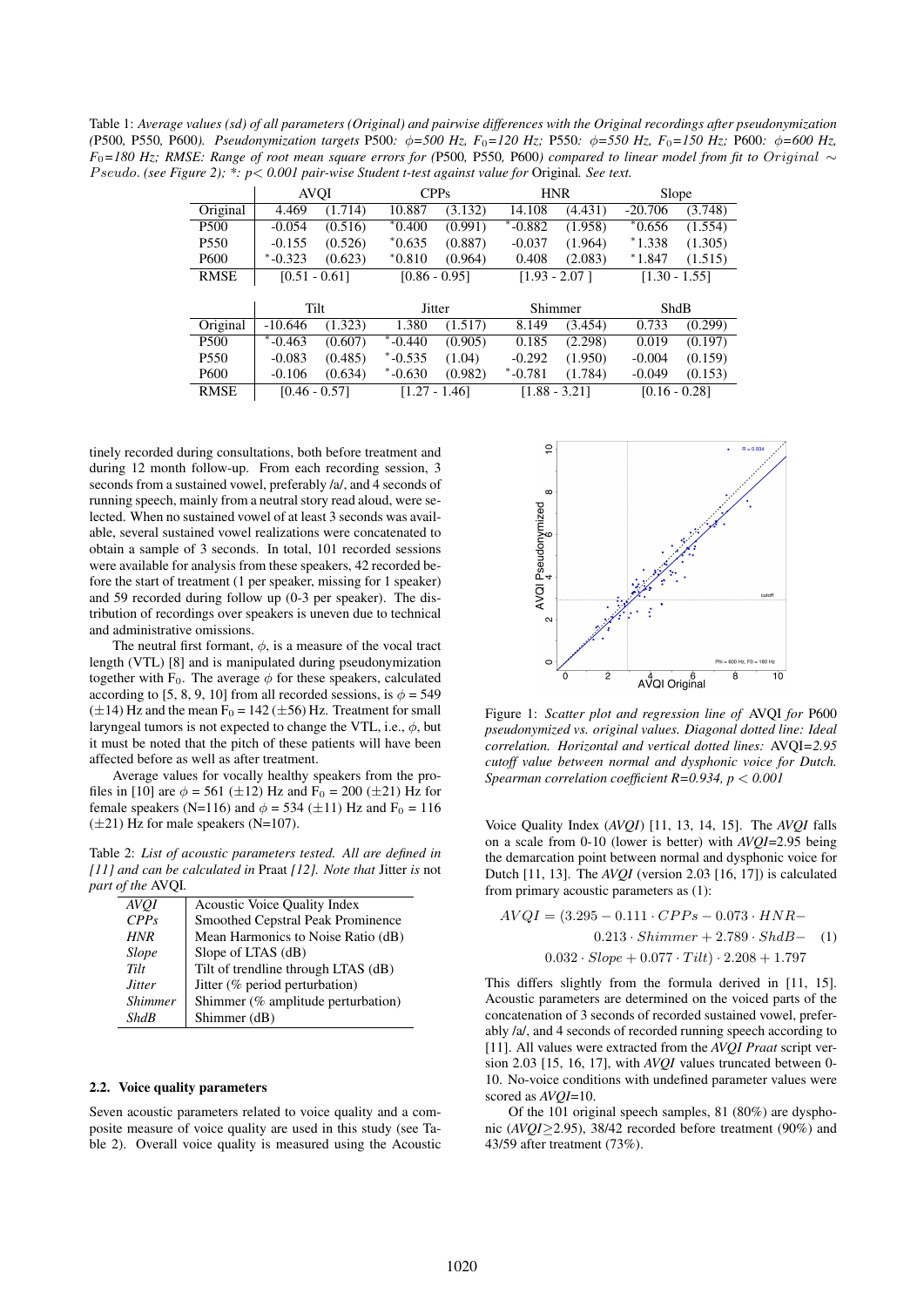

Figure 2: *Pearson's correlation coefficients between Pseudonymized and Original values of parameters. All R: p* < *0.001.* P500 *(green):* φ *= 500 Hz, F*<sup>0</sup> *= 120 Hz;* P550 *(red):* φ *= 550 Hz, F*<sup>0</sup> *= 150 Hz;* P600 *(blue):* φ *= 600 Hz, F*<sup>0</sup> *= 180 Hz. See text.*

#### 2.3. Speech pseudonymization

A signal processing approach is used in the current study for pseudonymization of speech. The method is based on changing the perceived acoustic length of the vocal tract and individual formant frequencies by changing the sampling rate ("playback speed") after which overlap-add [18] is applied to adjust the F<sup>0</sup> and the duration of the utterances. The standard *Praat* [12] command *Change Gender* is used to perform these changes. Details can be found in [5, 9, 10]. In *ABX* speaker identification experiments with pseudonymized normal speech, both expert and naive subjects identified speakers in ≤70% of trials [9]. This method has been entered into the *VoicePrivacy 2020* challenge [4] and performance results can be found in [5, 6, 7, 9]. See also the *Examples* folder in the media files.

In the current study, the procedure for the human listening experiments from [9] was used. The original recordings were pseudonymized to three fixed target "speakers" with random frequency and intensity shifts added to a low-frequency band around  $F_0$  and the  $F_{3-5}$  bands. Speaking rate was fixed at 3 syllables/second for all targets. The three pseudonymization targets have neutral first formants,  $\phi$ , of 500 Hz, 550 Hz, and 600 Hz and  $F_0$  values of, respectively, 120 Hz, 150 Hz, and 180 Hz. They are indicated as, respectively, *P500*, *P550*, and *P600* in the remainder of this article. These target positions span the vocal track lengths and  $F_0$  of male and female speakers.

It is expected that the extent of the changes needed to go from the characteristics of the source speaker to those of the target speaker will affect the voice quality of the resulting pseudonymized speech as measured with, e.g., a root-mean-square error (RMSE). The "distance" between the pseudonymized and original recordings is given by two parameters: The change in VTL, i.e.,  $\phi$ , and the change in median F<sub>0</sub>. The procedure to change  $\phi$  also changes the median F<sub>0</sub> and, therefore, will affect the additional changes needed to arrive at the target  $F_0$ . So, there will be an interaction between changes in  $\phi$  and changes in median F<sub>0</sub>. To determine how the sizes of these changes affect the voice quality outcomes, the absolute difference between the *AVQI* values from pseudonymized and original recordings,  $|\Delta A V Q I|$ , are modelled from the absolute differences in  $\phi$ ,  $|\Delta\phi|$ , and median F<sub>0</sub>,  $|\Delta\overline{F_0}|$ , between the pseudonymized and original recordings and a signed interaction term,  $\Delta \phi$ : $\Delta \overline{F_0}$ , for all three targets pooled (*P500*, *P550*, and *P600*). A linear mixed effects model is constructed with  $|\Delta\phi|, |\Delta\overline{F_0}|$ , and  $\Delta\phi$ : $\Delta\overline{F_0}$  as fixed effects and *Speaker* as random effect according to (2):

$$
|\Delta AVQI| \sim |\Delta\phi| + |\Delta\overline{F_0}| + \Delta\phi : \Delta\overline{F_0} + (1|Speaker)
$$
\n(2)

### 3. Results

Statistics are done with R version 3.6.1 [19]. To compensate for the number of tests for 3 pseudonymization targets and 8 parameters, a Bonferroni correction is used and the level of significance is set at  $p < 0.001$ .

The average values for the 8 parameters for the original recordings and the differences with the pseudonymized recordings (pseudonymized - original value) are given in Table 1. The differences between pseudonymized and original speech seem to be systematic, with pseudonymized speech tending to have the "better" values, e.g., with pseudonymized speech having lower *AVQI* scores than the original recordings. As a result, the number of dysphonic speech samples (*AVQI*≥2.95) is also reduced from 81 (80%) in original to 74-76 in pseudonymized speech (73-75%, not shown). This systematic difference is particularly noticeable for *CPPs*, *Slope*, and *Jitter*, where it is statistically significant for all three pseudonymization targets. For other parameters, i.e., *AVQI*, *HNR*, *Tilt*, and *Shimmer*, it is only significant for one of the extreme targets, *P500* or *P600*, which would be furthest from the average speaker cases.

Pairwise correlations between parameter values in original and pseudonymized speech are strong. Figure 1 gives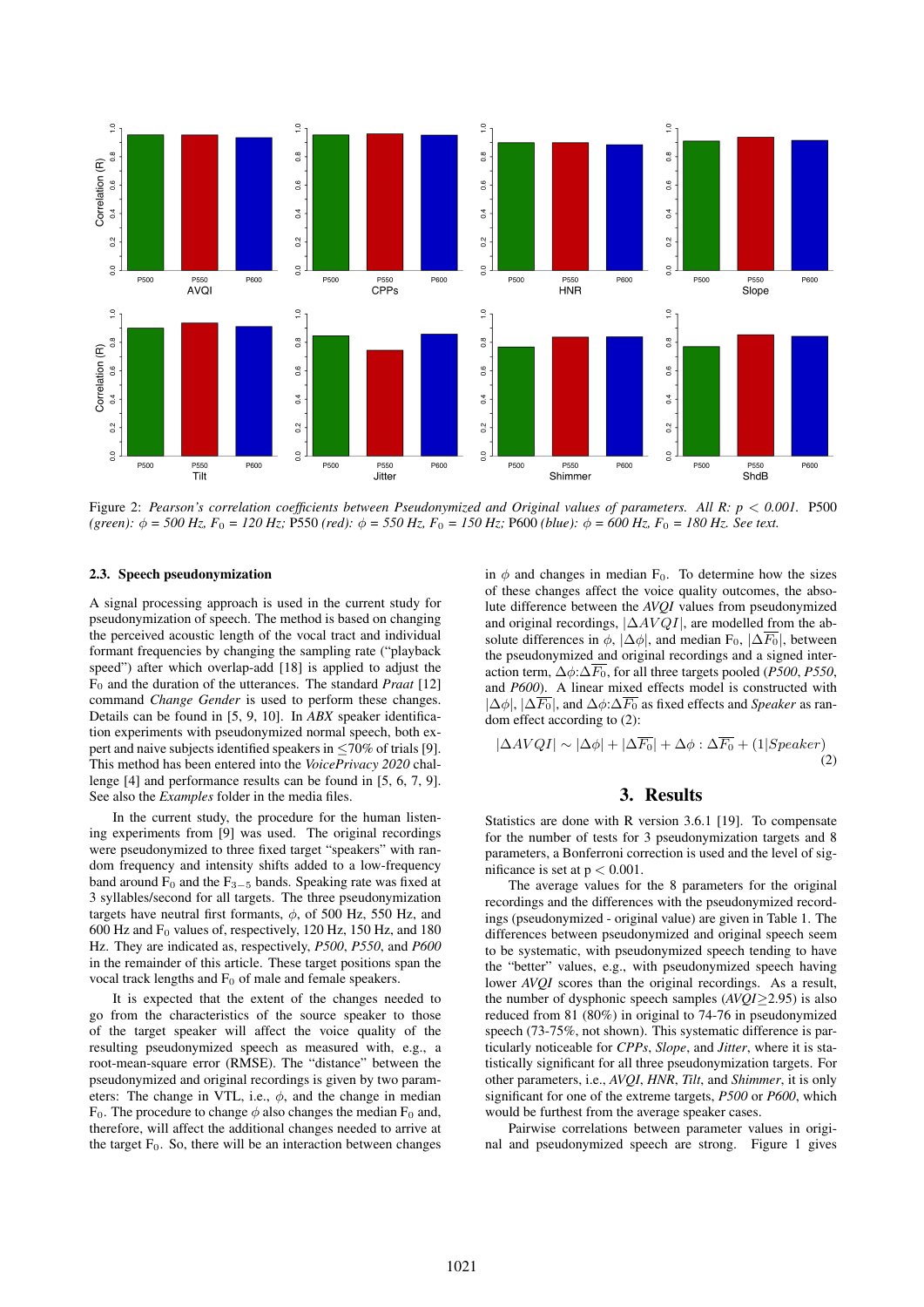an example of a scatter plot for *AVQI* scores between *P600* pseudonymized speech and the original recordings. Correlation coefficients between pseudonymized speech and original for all parameters are presented in Figure 2. For most parameters  $R \gtrsim$ 0.9. *Jitter*, *Shimmer*, and *ShdB* correlate less well with  $R > 0.7$ .

Voice quality parameter values are strongly correlated between pseudonymized and original recordings for each pseudonymization target (see Figure 2). This implies that original parameter values can be estimated from the pseudonymized values using a linear model based on the target value (*P500*, *P550*, *P600*), i.e., lm( $Original \sim Pseudonymized$ ).

A recipient of pseudonymized speech needs to know the expected measuring error before the data will be usable. A recipient only knows the (approximate) pseudonymization target. So it is important to estimate the average error for each pseudonymization target. The range of root mean square errors (RMSE) between the estimated and observed original parameter values for the three pseudonymization targets are presented in the last row of Table 1. For the parameters with lower correlations between original and pseudonymized values, *Jitter*, *Shimmer* and *ShdB*, these RMSEs are only marginally smaller than the standard deviation of the original values. For the other parameters, the RMSE values are a third of the standard deviation of the original values, e.g., for *AVQI* the RMSE ∼ [0.51-0.61], while the standard deviation of the original values is 1.7.

When preparing pseudonymized speech for distribution, it is important to select the pseudonymization parameters such that the measuring error will be within the intended range. The model of (2) gives a first approximation of the relation between absolute *AVQI* error and the pseudonymization parameters. The model fit for (2) results in contributions of *Intercept*,  $|\Delta F_0|$ , and  $\Delta \phi$ : $\Delta \overline{F_0}$  that were statistically significant (p<0.001, [20]), while the contribution from  $|\Delta\phi|$  was not (p=0.0078). No such effects were found for the other acoustic parameters that make up the  $AVQI$  ( $p > 0.001$ , not shown).

The  $R^2$  of the model fit in (2) is 0.12 for the fixed, and 0.37 for the random effects (*Speaker*) [21]. It can be inferred that changing the F<sub>0</sub> and the interaction,  $\Delta \phi$ : $\Delta \overline{F_0}$ , had a significant effect on the general voice quality, *AVQI*, after pseudonymization. The fit of the model for fixed and random effects combined has  $R^2$ =0.49. Adding the original *AVQI* as a fixed effect to (2), increases this to total  $R^2$ =0.57 (p<0.001, ANOVA,  $\triangle$ AIC=-9, not shown) with higher *AVQI* (=lower voice quality) associated with higher deviations in *AVQI* between pseudonymized and original speech.

### 4. Discussion

The results of the current study show that the questions posed in the *Introduction* can be answered in the affirmative. It is indeed possible to determine the original acoustic parameter values as well as the derived voice quality (*AVQI*) from pseudonymized speech within predictable RMSE tolerances. For most acoustic parameters, there is a strong correlation between the pseudonymized and original values and a bounded RMSE. For instance, for the overall voice quality, *AVQI*, the correlation coefficient R>0.9 and the RMSE is between 0.5- 0.6 on a scale from 0-10. Although not ideal, such a system could already be used for some tasks, if care is taken to keep the RMSE within pre-determined limits.

It has also been found that, for the *AVQI*, the error sizes can be predicted from the pseudonymization parameters, within certain limits. The absolute difference between the *AVQI* of pseudonymized and original speech can be approximated with

a linear mixed effect model using the speaker characteristics and the pseudonymization parameters. Such a relation has not (yet) been found for the composite parameters. As the signal processing approach to speech pseudonymization used in this study is tuneable, this relation helps to select settings that trade-off between anonymity and conservation of voice quality parameters, e.g., to lower RMSE.

The surprising fact that pseudonymized speech tends to sometimes score "better" on acoustic parameters than the original speech could be an artefact of the overlap-add procedure used to change the duration and  $F_0$  of the pseudonymized speech. This procedure might "regularize" the pitch periods compared to the originals.

80% of the speech samples selected for this study are dysphonic ( $AVQI \geq 2.95$ ). This presents problems when evaluating the quality of the pseudonymization. First, the voice parameters which are to be preserved are also a good cue to speaker identity. Hence, it is difficult to evaluate the anonymization as both human listeners and Automatic Speaker Verification (ASV) applications will be able to identify the speakers to a large extent on their voice parameters. Second, the intelligibility of the speech is already lower due to their dysphonic nature. Both human listeners and Automatic Speech Recognition (ASR) applications will rate the speech with lower intelligibility. It will be difficult to tease out the additional deterioration of intelligibility due to the pseudonymization. And third, naturalness is difficult to evaluate in dysphonic speech, original or pseudonymized.

Before pseudonymized speech can be shared with other researchers or used for diagnostic purposes in a clinical setting, the anonymity and usefulness of the pseudonymized speech have to be vetted. To evaluate the quality of pseudonymization applications for non-standard speech, alternatives must be found for the customary ASV, ASR, and naturalness scores. Currently, a similarity/distance approach seems to be most promising for evaluating the quality of a pseudonymization application. Such an approach was already proposed for intelligibility in [5, 9].

### 5. Conclusions

Using a tuneable signal processing approach to speech pseudonymization, it is shown that voice quality parameters can still be measured after pseudonymization up to a predictable error. The method allows for implementing a trade-off between anonymity and conservation of voice quality parameters. For further advances in the use of speech pseudonymization methods in para-linguistic applications, it is argued that there is a need for evaluation standards for anonymity and speech quality in pseudonymized non-standard speech. Such new evaluation standards are needed before pseudonymization can be considered useful and safe in research and clinical practice.

### 6. Acknowledgements

This research has been approved by the Institutional Review Board at the Netherlands Cancer Institute (IRBd20-023). The Department of Head and Neck Oncology and Surgery of the Netherlands Cancer Institute receives a research grant from Atos Medical (Hörby, Sweden), which contributes to the existing infrastructure for quality of life research.